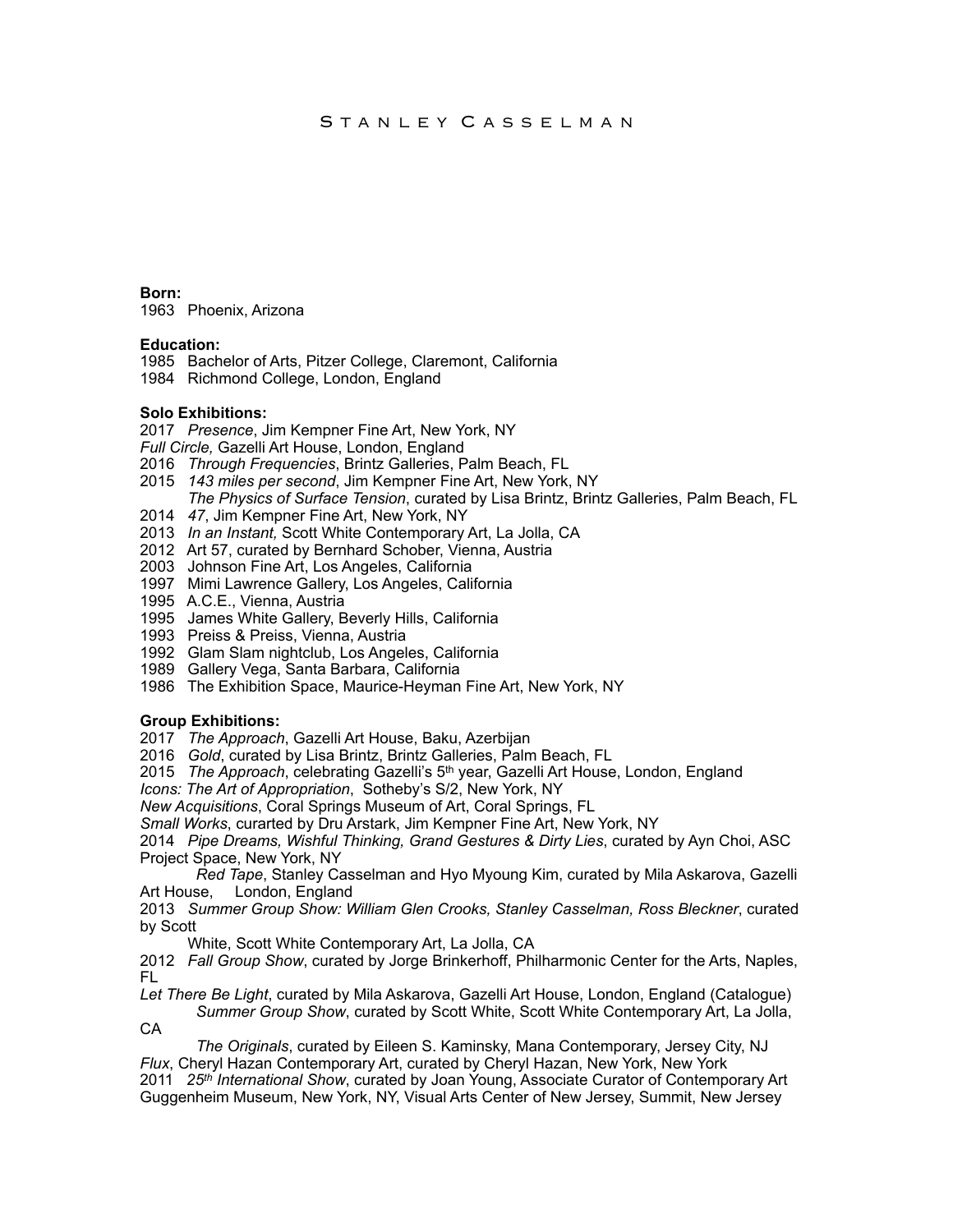2010 Cu*rate NYC*, curated by Naomi Beckwith, Matthew Lyons, Lauren Ross , Rush Arts Gallery, New York, NY

 *New Directions '10*, curated by Nathan Trotman, Associate Curator of Contemporary Art, Guggenheim Museum, New York, NY, Barrett Art Center, Poughkeepsie, NY

 2010 Light Art Biennial, *private light in public spaces*, curated by Laura Plana Gracia, Linz, Austria

*Simulation: R.E.M.,* curated by Sondra Tannenbaum, Salon Ciel, D'Mai Urban Spa, Brooklyn, NY *Art of the Northeast*, curated by Katie Rashid, Silverman Guild Art Center, New Canaan, **Connecticut** 

2008 *Made In New York*, curated by Eric Weiss, Opera Gallery, New York, NY

2006 RVS Gallery, Southampton, NY

2004 Toronto International Art Fair, Nikola Rukaj Gallery, Toronto Canada

1999 *99* Miller Durazo Fine Art, Los Angeles, California

1994 *What's Next*, James White Gallery, Beverly Hills, California

1991 *Professors Choice no.4*, Lang Art Gallery, Claremont, California

1990 *3 Artist*, The International Gallery, Santa Monica, California

1989 *Gallery Artists*, Gallery Vega, Santa Barbara, California

1988 *Professor's Choice no.3*, Lang Art Gallery, Claremont, California

1986 *Rough and Tough*, Above the Stud Gallery, San Francisco, California

1985 *Ink and Clay IX*, Cal Polytechnic Institute, Pomona, California

#### **Museum and Public Collections**

Borusan Contemporary, Istanbul Coral Springs Museum of Art Flint Institute of Arts Fredrick R. Weisman Art Foundation Georgia Museum of Art New Orleans Museum of Art

#### **Theatrical and Film:**

1996 *Mind Games*, Smoke Ring Films, producer Josh Woodward

1995 *Six Before Twelve*, Jugenstil Theater, producer Dogmar Kalista, Vienna Austria

1992 *Diva's Simply Singing*, Scottish Rite Auditorium, producer Sheryl Lee Ralph, Los Angeles, CA

# **Reviews and Interviews:**

06-13-17 *In Conversation with Stanley Casselman and Dr. David Anfam Tuesday talk series at* Gazelli Art House. A discussion of Full Circle, http://gazelliarthouse.com/forum/conversationstanley-casselman-june-2017/

03-18-15 *Iconic Surfaces*, by Bruce Helander, Huffington Post, http://www.huffingtonpost.com/bruce-helander/iconic-surfaces\_b\_6892658.html

10-13-*14 If you Love Warhol, Koons And Hirst But Can't Spend Millions, Try These Emerging Artist For Less*, by Danielle Rahm, Forbes

http://www.forbes.com/sites/daniellerahm/2014/10/13/if-you-love-warhol-koons-and-

hirst-but-cant-spend-millions-try-these-emerging-artists-for-less/

03-17-14 Interview with Stefania Elena Carnemolla, Wall Street International, *Red Tape* http://www.wsimagazine.com/uk/browse-by-continent/europe/united-kingdom/

stanley-<br>
stanley-

tape\_20140310114747.html#.Uyc-BSh915g

01-06-14 Interview with Brainard Carey, Yale Radio WYBC

http://museumofnonvisibleart.com/interviews/stanley-casselman/

 03-02-13 Review by Elenore Welles, Art Scene Cal http://www.artscenecal.com/archive/774-stanley-casselman